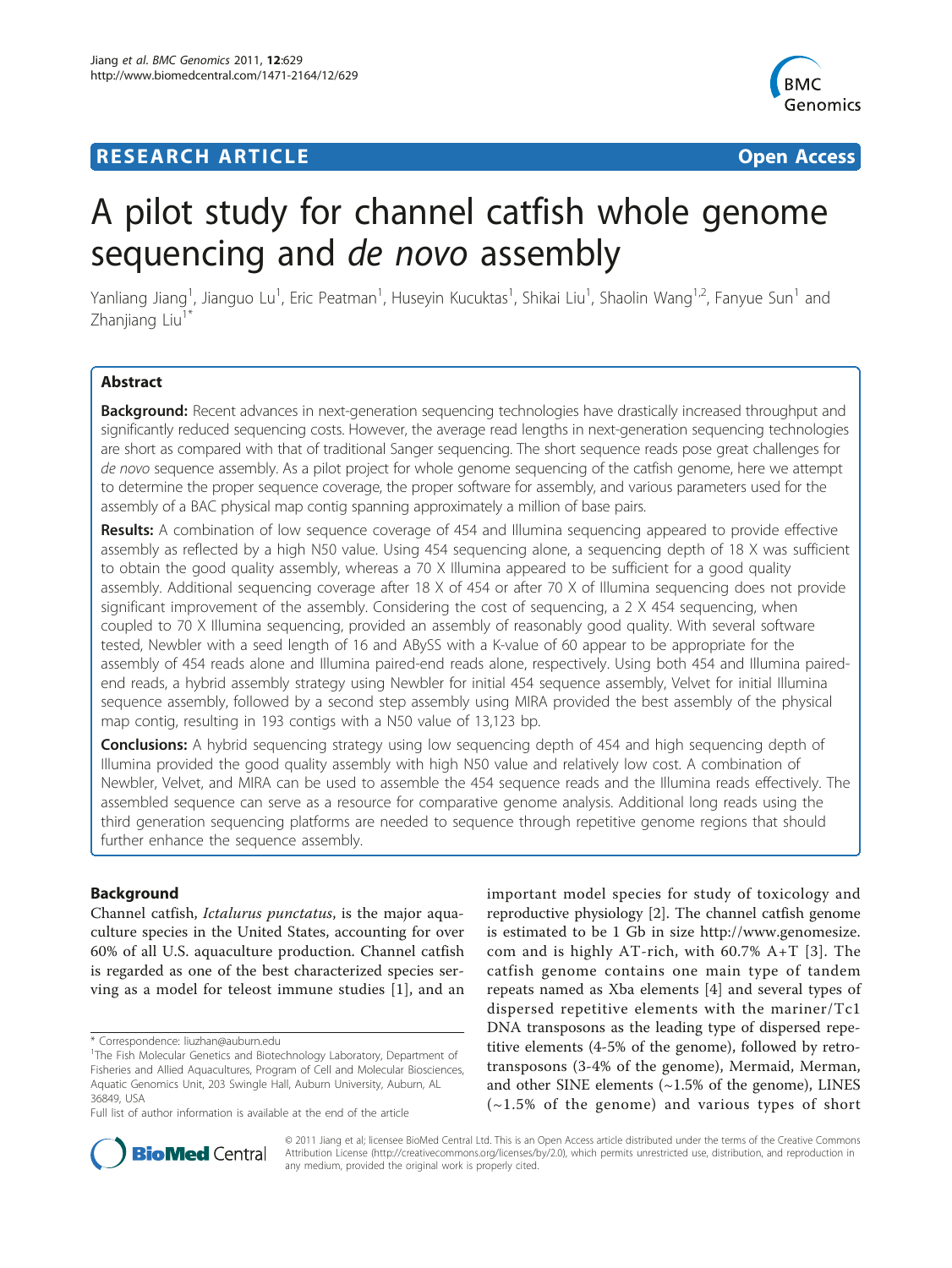sequence repeats such as microsatellites  $\left(\sim 3\% \text{ of the}\right)$ genome) [\[3,5](#page-10-0)-[8\]](#page-10-0).

At present, a number of genomic tools and resources have been developed in catfish, including bacterial artificial chromosome (BAC) libraries [[9,10\]](#page-10-0), BAC-based physical maps [\[11,12](#page-10-0)], genetic linkage maps [[13-15](#page-10-0)], a large number of ESTs [[2](#page-10-0),[16](#page-10-0)], over 1700 unique full length cDNAs [\[17](#page-10-0)], over 60,000 BAC end sequences [\[3](#page-10-0),[7\]](#page-10-0), and a large number of identified molecular markers such as microsatellites and single nucleotide polymorphisms [[2](#page-10-0),[18\]](#page-10-0). Whole genome sequencing of catfish is underway, and this project was conducted as a pilot study to define the parameters important for the generation of the whole genome sequence assembly.

A major limitation of eukaryotic genome sequencing is the costs involved in sequencing. In recent years, however, advances in sequencing technologies have allowed drastic reduction in sequencing costs. Among many sequencing platforms, the second generation of sequencing technologies such as 454 sequencing, Illumina sequencing, and SOLiD sequencing are the most commonly used sequencing platforms. A common feature of these sequencers is their relatively short sequencing reads, making subsequent sequence assembly a great challenge. Such challenges become even more significant when dealing with large and complex eukaryotic genomes. Teleost genome, known to have gone through a third round of whole genome duplication [[19](#page-10-0)], poses additional challenge when coupled with the short sequencing reads. In consideration of such complexities, Quinn et al. [[20\]](#page-10-0) conducted a pilot study with eight pooled BAC clones covering approximately 1 Mb of the Atlantic salmon genome with 454 GS FLX pyrosequencing, and concluded that it was difficult to achieve good levels of genome sequence assembly with 454 sequencing with the tetraploid genome. However, with the diploid European sea bass, Kuhl et al. [[21\]](#page-10-0) was able to generate large superscaffolds (13.2-17.5 Mb) with 17- 39X coverage of pooled BACs using pyrosequencing. Apparently, genome complexity as well as existing genome resources can influence the outcomes of assembly of sequences generated from next generation sequencing. In this study, based on the existing catfish BACbased physical map, 24 pooled BAC clones covering around 1 Mb catfish genome were sequenced by using both pyrosequencing and Illumina sequencing technologies. In addition with the existing BAC end sequences, we aim to take full advantages of multiple sequencing technologies and existing genetic resources for the upcoming catfish whole genome sequencing.

Several de novo assembly software packages have been developed for assembling genome sequences generated from the next-generation sequencing platforms. Two basic graph based algorithms exist for assemblers: The first one is based on overlap-layout-consensus graphs, such as Newbler [\[22\]](#page-10-0) and MIRA [[23](#page-10-0)]. In these packages, the algorithm computes all pair-wise overlaps between reads to build an overlap graph. Then, the overlap graph is used to compute a layout of reads and consensus sequence of contigs. The second algorithm is based on de-Bruijn graphs, such as the algorithm used in Velvet [[24](#page-10-0)], ABySS [[25\]](#page-10-0), and several other packages in which sequence reads are broken into smaller sequences of DNA, referred to as K-mers, where K denotes the length of these smaller sequences [\[26](#page-10-0)]. The de-Bruijn graph is built based on the overlaps of length K-1 between these K-mers rather than the actual reads. The assembly algorithms and their implementations become typically complex with large volumes of sequence data.

The objectives of this pilot study was to determine the framework for proper levels of genome coverage using Illumina sequencing, 454 sequencing, and a combination of 454 and Illumina sequencing when both technical factors and economic factors were considered, to compare the assembly of sequences using different software packages with various parameters, and to develop a cost-effective de novo assembly strategy for the upcoming catfish whole genome sequencing. Here we report sequencing and assembly of twenty-four BAC clones of the largest contig of catfish physical map using 454 sequencing, Illumina sequencing, and a combination of these sequencing technologies, and compare their assembly using several de novo assembly softwares. Based on the assembly, we attempted to identify conserved syntenies among catfish and several fish species whose genome sequences are available using BLAST [[27\]](#page-10-0) sequence similarity comparisons.

#### Results and discussion

#### Generation of short sequencing reads from pooled catfish BAC clones

To assess the *de novo* assembly strategy for the catfish whole genome sequencing project, twenty-four BAC clones were selected from the largest contig (contig0241) of the BAC-based catfish physical map. Individual clones included in the contig were pooled together and sequenced by using both 454 and Illumina sequencing technologies. Based on the physical map, the estimated length of the contig spanned approximately 1 Mb long. As shown in Table [1,](#page-2-0) a total of 200,901 from 454 single-end reads, 29,067,404 from Illumina 72-bp paired-end reads from a 350-bp insert library were generated. After adaptor and BAC vector trimming, and low quality reads filtering, a total of 41 Mb 454 sequences and 1,245 Mb Illumina paired-end sequences were obtained (Table [1\)](#page-2-0). These represented approximately 40 X and 1,200 X sequence coverage of the contig for 454 and Illumina sequencing, respectively. All the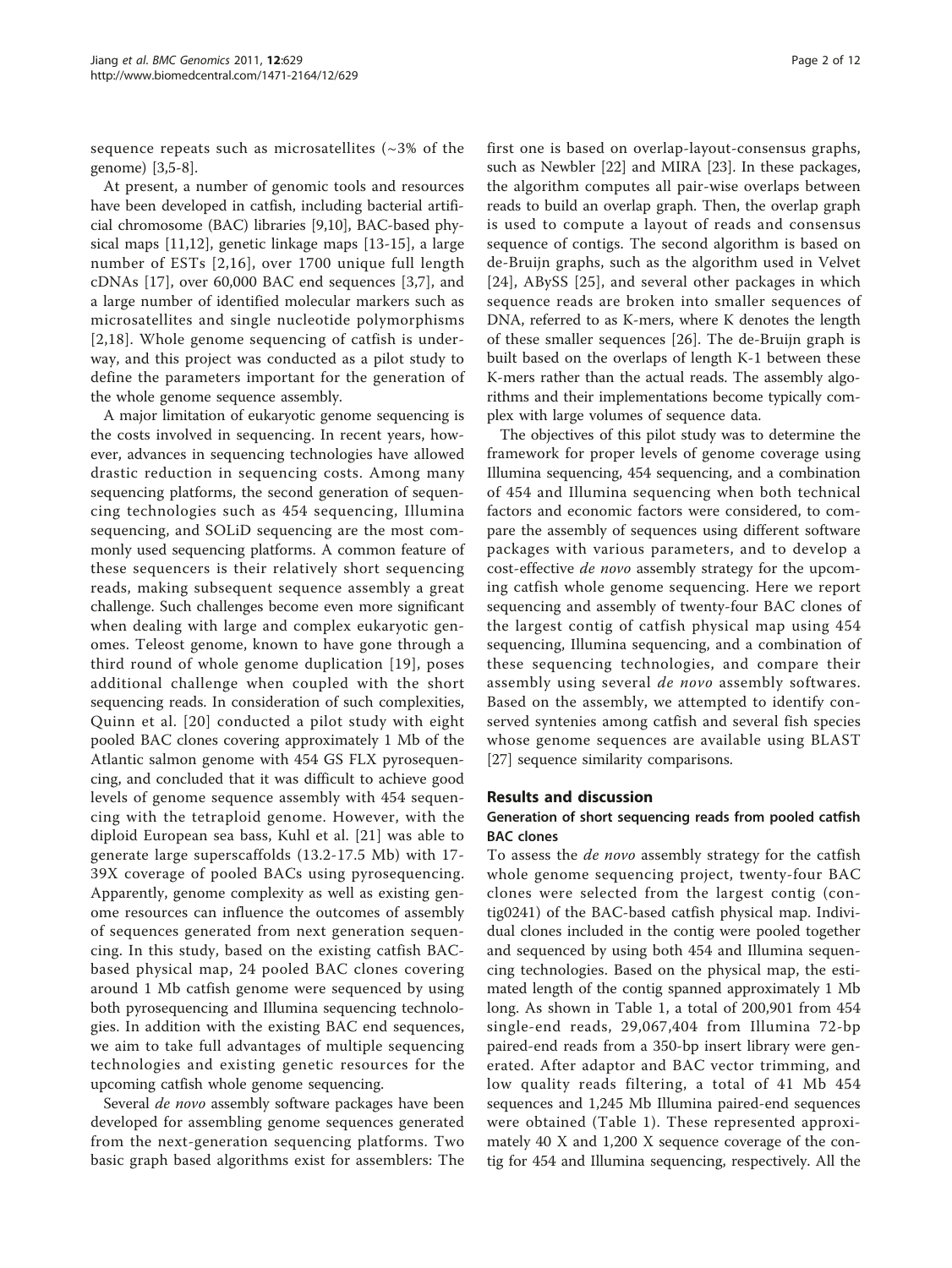<span id="page-2-0"></span>Table 1 Sequencing statistics using 454 and Illumina sequencing platforms.

| Primary sequence data                                  | 454 | <b>Illumina</b>    |
|--------------------------------------------------------|-----|--------------------|
| Total number of reads                                  |     | 200,901 29,067,404 |
| Total number of reads after trimmed                    |     | 141,227 20,829,734 |
| Average trimmed read-length (bp)                       | 292 | 60                 |
| Total accumulative length of all trimmed reads<br>(Mb) | 41  | 1.245              |

sequences have been deposited to the Catfish Genome Database cBARBEL [[[28\]](#page-10-0), [http://www.animalgenome.](http://www.animalgenome.org/catfish/cbarbel/contig0241) [org/catfish/cbarbel/contig0241](http://www.animalgenome.org/catfish/cbarbel/contig0241)].

#### Comparison of de novo assemblers for 454 reads and Illumina reads

A number of sequence assemblers have been developed recently to cope with sequences generated from the next generation sequencers. To determine the most appropriate assembler and its associated K-values (as appropriate) to use for the de novo assembly of 454 reads and Illumina reads, we compared several existing assemblers: Newbler, Velvet, ABySS, MIRA and a commercial software, CLC Genomics Workbench [http://](http://www.clcbio.com) [www.clcbio.com](http://www.clcbio.com). The Celera Assembler V6.1 was also considered, but our Illumina sequences generated a while ago was not long enough for the assembler. The metrics used to evaluate the assembly included N50, the average contig size, the maximum contig size and the number of contigs.

As highlighted in Table [2,](#page-3-0) for 454 sequences, Newbler allowed the most effective assembly, compared to Velvet, MIRA, or CLC Genomics Workbench. With Newbler, the best assembly was achieved at seed length (i.e. "K" value of the K-mer matching) of 16 at which 282 of contigs were assembled, with N50 of 8,674 bp, average contig size of 3,486 bp, and maximum contig length of 28,736 bp. For Illumina sequences, ABySS and Velvet provided more effective assemblies than CLC Genomics Workbench (Table [2](#page-3-0)). The best assembly using ABySS was achieved at K-value of 60 at which 386 contigs were assembled with N50 of 6,870, average contig size of 2,496 bp, and maximum contig size of 22,594 bp. Velvet at K-value of 29 generated a similar assembly to that of ABySS with N50 of 6,319 bp, average contig size of 1,703 bp, and maximum contig size of 35,339 bp, but with significantly greater number of contigs. Similar results were found in a recent study using ABySS [[29\]](#page-11-0).

#### Assembly strategy for the combination of 454 and Illumina reads

The hybrid assembly is attempted by combining all reads from both 454 and Illumina platform. Using the combination of two types of sequencing reads, we tested

Velvet, ABySS, Newbler and CLC for hybrid assembly. Using a single assembler, ABySS with K-value 60 provided a good quality assembly, with N50 value of approximately 9.1 Kb and a maximum contig size of approximately 26 Kb. Newbler v2.6 performed better for the assembly of the same sequence data that generated a N50 value of approximately 12.5 Kb and a maximum contig size of 39 Kb. However, assembly derived from 454 reads plus Illumina reads by using a single assembler did not provide much advantage as compared with the assembly of using only 454 reads. Rather than using a single assembler for the hybrid assembly, it is crucial to develop a suitable strategy by using several assemblers for the assembly of combination of different types of sequencing reads.

The strategy for the hybrid assembly is shown in Figure [1.](#page-4-0) Initially, 454 sequences were assembled using Newbler and Illumina sequences were assembled using Velvet. Velvet rather than AbySS was used for the assembly of Illumina reads because some of the contigs generated by ABySS contained internal gaps since ABySS has the capability to merge contigs using paired-end information, and these internal gaps may influence the subsequent assembly attempts. After the initial separate assembly, the contigs assembled and the remaining unassembled sequences were subjected to a secondary assembly using MIRA. This additional assembly step with MIRA maximized the complementary advantages of 454 and Illumina reads, resulting in the assembly of 193 contigs. The maximum contig size was 71,434 bp. All 75 BAC end sequences from the same physical map contig generated in our previous studies [\[3](#page-10-0),[7\]](#page-10-0) were aligned to the hybrid assembled contigs, suggesting that the sequence coverage is near completion and gaps are small, as expected from the size estimation. The contigs sequences have been deposited to Catfish Genome Database cBARBEL [http://](http://www.animalgenome.org/catfish/cbarbel/contig0241) [www.animalgenome.org/catfish/cbarbel/contig0241](http://www.animalgenome.org/catfish/cbarbel/contig0241).

Several studies have utilized two-step assembly strategy for the assembly of Illumina and 454 sequences: In an effort to sequence the whole genome of a model fungi Sordaria macrospora, Nowrousian et al. [[30\]](#page-11-0) preassembled 454 reads first, and then constructed an assembly by using the combined raw data from both Illumina and 454 reads using Velvet assembler; In a different study, the whole genome sequence reads from a bacteria, Geobacter sulfurreducens, Illumina reads were alone pre-assembled first and the contigs generated from this assembly plus the singletons and the 454 reads were then assembled using Newbler [[31](#page-11-0)].

## Depth of sequence coverage required for effective de novo assembly

The depth of sequence coverage needed for effective sequence assembly depends on the genome size, the GC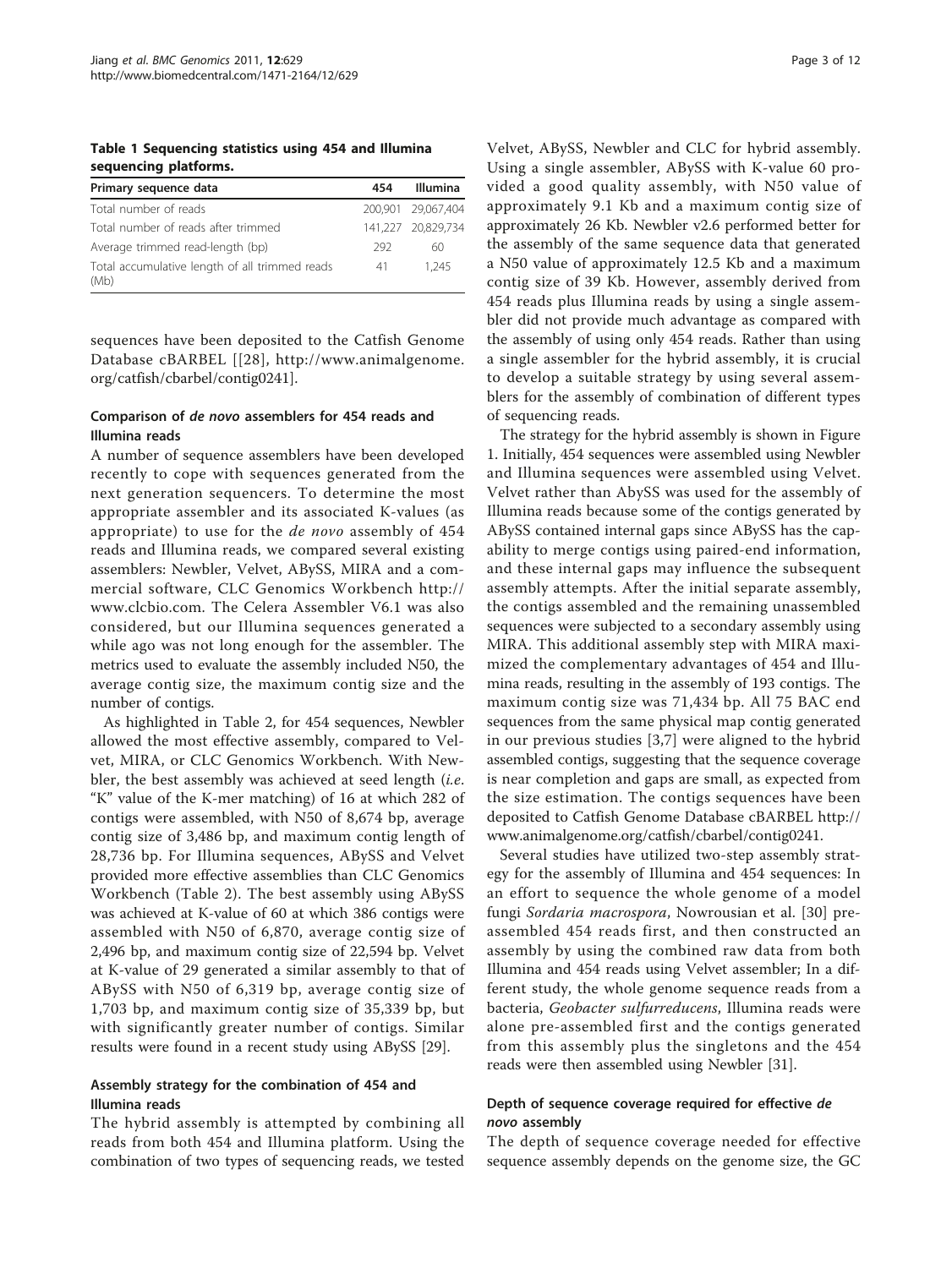|          | Assembler                        | K-value/Seed<br>length | N50<br>(bp) | Maximum contig size<br>(bp) | Average contig size<br>(bp) | Number of<br>contig |
|----------|----------------------------------|------------------------|-------------|-----------------------------|-----------------------------|---------------------|
| 454      |                                  | 10                     | 8,497       | 28,747                      | 3,387                       | 290                 |
|          |                                  | 11                     | 7,524       | 28,723                      | 3,457                       | 284                 |
|          |                                  | 12                     | 8,164       | 26,457                      | 3,520                       | 279                 |
|          | Newbler                          | 13                     | 8,670       | 31,603                      | 3,478                       | 283                 |
|          |                                  | 14                     | 8,635       | 28,741                      | 3,523                       | 279                 |
|          |                                  | 15                     | 8,164       | 35,657                      | 3,487                       | 282                 |
|          |                                  | 16                     | 8,674       | 28,736                      | 3,486                       | 282                 |
|          |                                  | 25                     | 653         | 4,678                       | 437                         | 1,787               |
|          |                                  | 35                     | 736         | 3,717                       | 468                         | 1,645               |
|          |                                  | 45                     | 744         | 3,958                       | 505                         | 1,409               |
|          | Velvet                           | 55                     | 731         | 3,515                       | 513                         | 1,213               |
|          |                                  | 65                     | 718         | 2,730                       | 556                         | 943                 |
|          |                                  | 75                     | 691         | 3,060                       | 574                         | 757                 |
|          |                                  | 85                     | 621         | 3,538                       | 584                         | 622                 |
|          |                                  | 95                     | 595         | 3,291                       | 600                         | 488                 |
|          | <b>MIRA</b>                      |                        | 1,331       | 8,705                       | 856                         | 1,254               |
|          | <b>CLC Genomics</b><br>Workbench |                        | 1,239       | 7,621                       | 988                         | 1,220               |
| Illumina |                                  | 21                     | 4,196       | 23,500                      | 1,242                       | 954                 |
|          |                                  | 25                     | 5,678       | 40,818                      | 1,495                       | 809                 |
|          |                                  | 29                     | 6,319       | 35,339                      | 1,703                       | 705                 |
|          |                                  | 33                     | 4,745       | 32,597                      | 1,744                       | 659                 |
|          |                                  | 37                     | 4,507       | 22,638                      | 1,725                       | 637                 |
|          | Velvet                           | 41                     | 4,355       | 15,944                      | 1,712                       | 602                 |
|          |                                  | 45                     | 3,619       | 19,463                      | 1,677                       | 579                 |
|          |                                  | 49                     | 3,605       | 18,297                      | 1,849                       | 511                 |
|          |                                  | 53                     | 3,381       | 18,243                      | 1,813                       | 518                 |
|          |                                  | 57                     | 3,025       | 15,219                      | 1,631                       | 552                 |
|          |                                  | 61                     | 3,388       | 15,148                      | 2,011                       | 390                 |
|          |                                  | 30                     | 2,296       | 13,010                      | 1,027                       | 1,013               |
|          |                                  | 35                     | 2,493       | 16,400                      | 1,132                       | 933                 |
|          |                                  | 40                     | 3,647       | 20,868                      | 1,439                       | 716                 |
|          | ABySS                            | 45                     | 4,463       | 20,727                      | 1,681                       | 578                 |
|          |                                  | 50                     | 5,481       | 22,931                      | 2,084                       | 453                 |
|          |                                  | 55                     | 5,459       | 23,830                      | 2,316                       | 401                 |
|          |                                  | 60                     | 6,870       | 22,594                      | 2,496                       | 386                 |
|          |                                  | 64                     | 4,285       | 16,790                      | 1,722                       | 524                 |
|          | <b>CLC Genomics</b><br>Workbench |                        | 823         | 8,964                       | 454                         | 3,572               |

#### <span id="page-3-0"></span>Table 2 Comparison of assembly output with 454 reads and Illumina reads using different assemblers with different K-values.

content [[32\]](#page-11-0) and repetitive elements content of the organism, and the sequence read lengths. In addition, error correction algorithms used in assemblers can be utilized effectively when the depth of coverage is high [[33\]](#page-11-0). The Beijing Genomics Institute sequenced the Giant Panda genome using 75 bp Illumina reads at a coverage of 50 X [\[34\]](#page-11-0) leaving a small number of gaps that may be filled by Sanger sequencing [[33](#page-11-0)]. In this pilot project, we evaluated the influence of depth of sequence coverage of different types of sequencing data sets on the overall assembly. As shown in Figure [2,](#page-4-0) the N50 values increased almost linearly until the 454 sequences reached 18 X coverage. After 18 X sequence coverage, additional 454 sequencing generated slightly greater N50 values, but was not cost effective any longer. We understand that our 454 sequences were generated with older chemistry and overall sequence length was relatively short, but the point is that with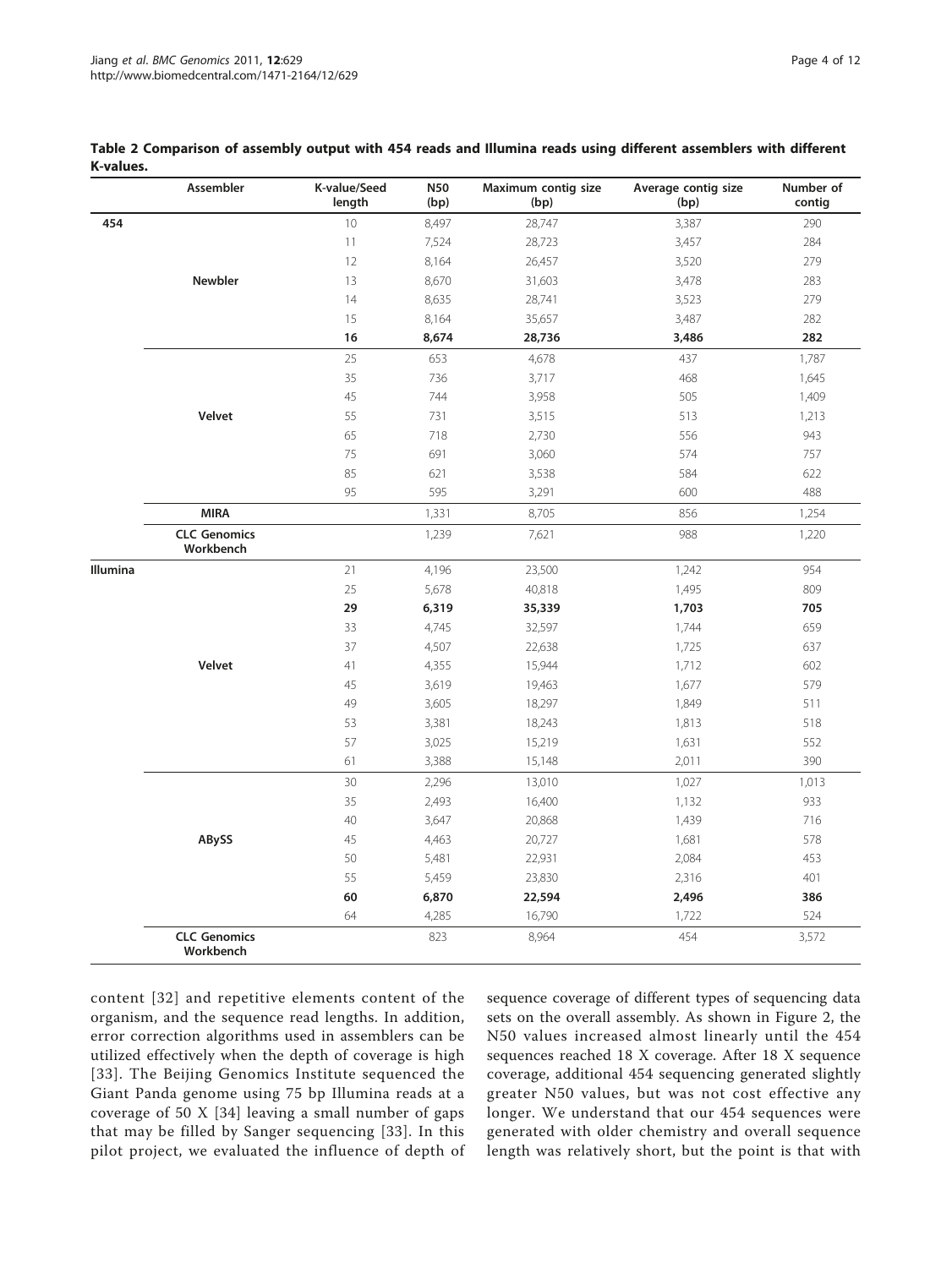<span id="page-4-0"></span>

relatively short 454 sequences, assembly quality is initially positively correlated with sequence coverage. However, when the sequence coverage reached a certain level (here 18 X), additional sequence coverage was no longer effective (Figure 2). Similarly, with Illumina sequencing, the N50 values increased almost linearly with the sequence coverage up to 70 X sequence coverage (Figure [3](#page-5-0)). However, additional Illumina sequencing was ineffective in providing a better sequence assembly, as reflected in the plateau N50 values after 70 X sequence coverage (Figure [3\)](#page-5-0). Apparently, the assembly that can be achieved may be related to sequence read

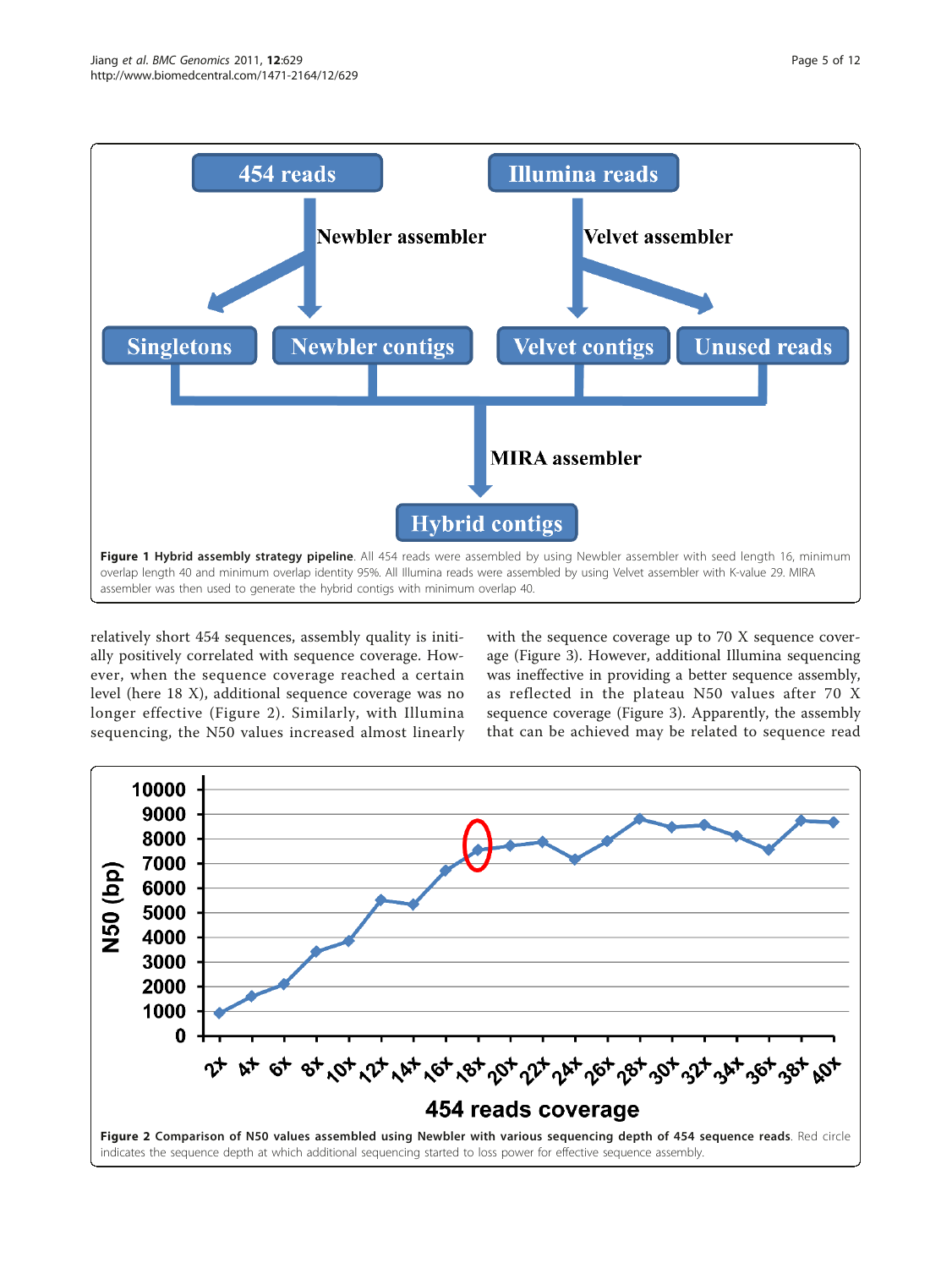<span id="page-5-0"></span>

lengths, e.g., the higher level of genome coverage may not help if the sequence read length is short.

An effective sequencing strategy is to use a hybrid sequencing strategy of Illumina plus 454 sequencing. In order to determine if a hybrid approach is cost effective, we evaluated assembly of the contig using various 454 and Illumina sequence coverage combinations. As shown in Figure [4,](#page-6-0) inclusion of 454 sequencing very effectively increased N50 of the assemblies. Interestingly, a small sequence coverage of 454 sequencing provided almost as effective sequence assembly as a large 454 sequence coverage. Only when the 454 sequences reached a very high sequence coverage (over 30 X coverage), the overall sequence assembly was more effective with much greater N50. N50 values of 454 sequences at 6-30 X provided similar assemblies. Similar but different assembly patterns were observed with various sequence coverages of Illumina sequences: with or without 454 sequences, the N50 values of the assemblies increased almost proportional to Illumina sequence coverages up to 70 X sequence coverage; thereafter, additional Illumina sequences were not effective in increasing the N50 values. Considering the cost for the two sequencing platforms, 454 sequencing is much more expensive than Illumina sequencing, e.g., 2 X catfish whole genome sequencing with 454 sequencing technology will cost \$25,000, which is almost the cost to get 140 X catfish whole genome sequences using Illumina sequencing. Taking the cost into consideration, it appears that the

assembly of  $2 \times 454$  sequences and 70 X Illumina sequences was the most effective (Figure [4\)](#page-6-0). The importance of longer reads should be noted. In the catfish genome, and perhaps many fish genomes as well, there are long repetitive elements such as the mariner-like DNA transposons. Long reads helps to get through such long repetitive regions. Working with the genome of Rhodopseudomonas palustris, Schadt et al. [[35\]](#page-11-0) demonstrated that long reads generated from PacBio sequencing can help resolve assembly difficulties in a repetitive region spanning 1.5 kb, which otherwise cannot be assembled by using Illumina sequencing. In our case with the catfish genome segment here, the failure of contig assembly was mostly caused by repetitive sequences, and therefore, the adoption of PacBio, or similar long sequencing platforms, should enhance the contig assembly.

## Comparison of assembly with Illumina paired-end and single-end reads and scaffolding

Paired-end reads are the reads in pairs such that each pair is of a known distance from each other. Although the cost associated with library construction of singleend reads is much cheaper than that of paired-end reads, because of their linked nature, paired-end reads are important for *de novo* assembly because they can improve the assembly by spanning repeat regions, anchoring reads to the sequence within repeat regions, and ordering of contigs into larger scaffolds [[32](#page-11-0)]. To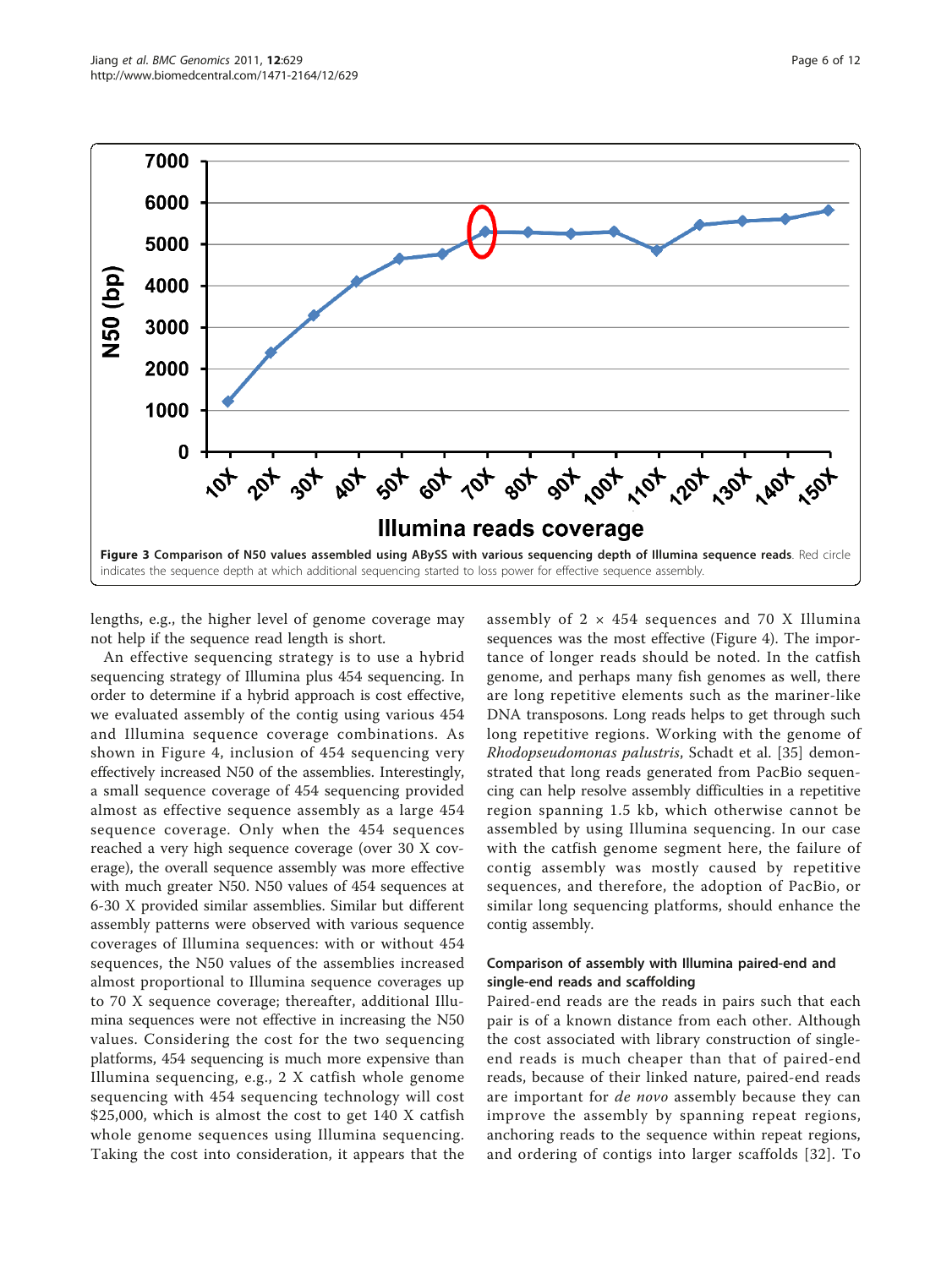<span id="page-6-0"></span>

investigate the advantage of paired-end reads over single-end reads, we compared the assembly between Illumina paired-end and single-end reads with the same set of sequence data using ABySS with a K-value of 60. Table 3 clearly shows the advantage of paired-end reads over single-end reads for de novo assembly. The N50 value with Illumina paired-end reads is approximately 3.6 Kb, which is 5.6 times larger than the N50 value of single-end reads assembly (652 bp). Similarly, the maximum contig size with Illumina paired-end reads is almost 21 Kb, while the maximum contig size of singleends reads assembly was only 3.5 Kb (Table 3). The difference in the number of assembled contigs is more dramatic, with 716 contigs from paired-end reads assembly but 2,230 contigs with single-end reads assembly. In a recent study, the giant panda whole genome draft was completed by using multiple paired-end reads libraries with different insert size [\[34](#page-11-0)], which initiated the eukaryotic genome sequencing and assembly based mostly on the next generation sequencing platform. Clearly, use of

Table 3 Comparison of assemblies from Illumina pairedend reads (PE) and single-end reads (SE).

|           | <b>N50</b><br>(bp) | <b>Maximum</b><br>contig<br>size (bp) | Average<br>contig<br>size (bp) | Number of<br>contig |
|-----------|--------------------|---------------------------------------|--------------------------------|---------------------|
| <b>PE</b> | 3.647              | 20,868                                | 1,439                          | 716                 |
| <b>SE</b> | 652                | 3.530                                 | 442                            | 2,230               |

multiple libraries in various sizes would increase the effectiveness of sequence assemblies, but that was not tested in this study.

The importance of paired reads is not limited to contig assembly. They are even more important in scaffolding by bringing separate contigs together into larger scaffolds. For instance, when the paired-end reads of Illumina sequences were used, the 193 contigs were brought together into 68 scaffolds. The scaffolding capacity of paired-end reads is under estimated in this study because we used a library with small insert size of 350 bp. The scaffolding capacity of paired-end reads should be much greater if larger insert libraries were used. The BAC end sequences helped in scaffolding, but were less effective than expected because of the small number of the available mate paired BAC end sequences within this contig. Of the 75 BAC end sequences falling within this contig, only 29 were mate paired reads. Along with the paired-end reads of Illumina sequences, these BAC end sequences allowed assembly of 193 contigs into 61 scaffolds with the largest scaffold of 684,936 bp.

In order to have a sense of comparison of the sequence assembly in this pilot study with similar studies or those achieved through whole genome sequencing, we summarized contig size information in Table [4](#page-7-0). In terms of N50 and average contig sizes, the assemblies presented here with catfish is similar to those of the pilot study with Atlantic salmon [[20](#page-10-0)]. A direct comparison of the assemblies here with only one million base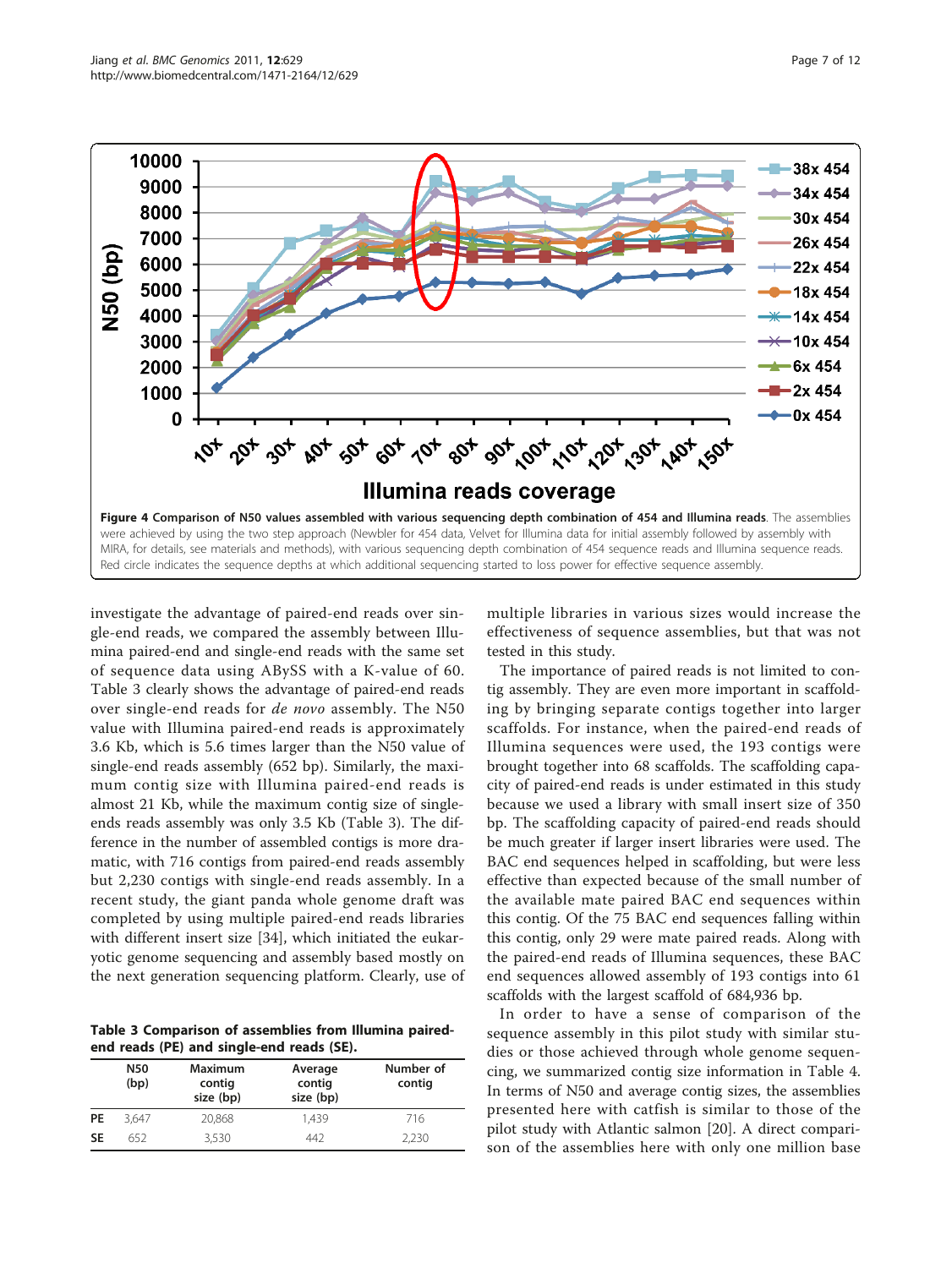| <b>Species</b>                         | Contig/scaffold <sup>3</sup> N50<br>(bp) | Number of<br>contigs | Maximum contig/scaffold <sup>3</sup> size<br>(bp) | Average contig size<br>(bp) | <b>Total</b><br>bases |
|----------------------------------------|------------------------------------------|----------------------|---------------------------------------------------|-----------------------------|-----------------------|
| Zebrafish <sup>1</sup>                 | 25,000                                   | 119,136              | N/A                                               | 11,856                      | $\sim$ 1 Gb           |
| Medaka <sup>1</sup>                    | 9,800                                    | 36,494               | N/A                                               | 19,181                      | $~100$ Mb             |
| Tetraodon <sup>1</sup>                 | 16.000                                   | 49,609               | 258,000                                           | 6,289                       | $~12$ Mb              |
| Atlantic cod <sup>1</sup>              | 7.128                                    | 135,024              | 117,463                                           | 4,658                       | $~100$ Mb             |
| Fugu <sup>1</sup>                      | 858,115 <sup>3</sup>                     | 45,024               | 7,245,445 <sup>3</sup>                            | 8,729                       | $~1293$ Mb            |
| <b>Atlantic</b><br>salmon <sup>2</sup> | 13.455                                   | 158                  | 38,211                                            | 6,827                       | $\sim$ 1 Mb           |
| Catfish <sup>2</sup>                   | 13.123                                   | 193                  | 71.434                                            | 5,313                       | $\sim$ 1 Mb           |

<span id="page-7-0"></span>Table 4 Comparison of assembly statistics of fully sequenced fish genomes<sup>1</sup> and some pilot studies<sup>2</sup>.

pairs and those with the whole genome sequences is difficult because the sequence complexities and sequencing strategies were different. However, if the similar results from this pilot study could be extended to the genome scale with similar genome coverage, the results to be achieved with catfish whole genome sequencing would be similar to those achieved with Tetraodon, Fugu, or Atlantic cod.

## Repetitive content analysis and annotation of the assembled region

Repetitive content of the assembly were assessed by using RepeatMasker<http://www.repeatmasker.org> against zebrafish repeat database. A total of 140,019 bp (13.6%) sequences were masked. The content of various types of repetitive elements in the assembled region is presented in Table 5. The most abundant type of repeat was found to be DNA transposons totaling 8.38% of the assembly, which confirmed our previous findings that DNA transposons were the most abundant type of repetitive elements in the catfish genome [[3,6](#page-10-0),[7\]](#page-10-0). However, the 8.38% of DNA transposons found here was almost twice the amount as previously assessed [[6](#page-10-0)].

Overall, 98.5% of all reads were assembled. That is to say, 1.5% of the generated sequences were not assembled. Apparently, many unassembled sequences were very short reads, but they are probably also repetitive in nature so that prohibit themselves to be assembled. BLAST was used to assess the nature of the unassembled sequences against the nr database with a cutoff E-value of 1e-5. Most hits were repetitive elements such as transposable elements  $(~18\%~\text{of}~\text{unas}~$ sembled reads), retrotransposons reverse transcriptaselike sequences  $(\sim 8\%)$ , zinc-finger protein-like  $(\sim 1\%)$ , recombinase-like protein  $(\sim 1\%)$ , among others. In addition, the unassembled sequences were also used for BLAST search against themselves to determine if they are highly repetitive sequences themselves. Approximate 79% of the unassembled reads can hit more than 10 other reads, 55% of which hit more than 100 other reads. Taken together, these results indicated that the unassembled reads are located in the repetitive region of the genome, resulting in gaps when conducting de novo assembly. Therefore, long reads are crucially important to go through such repetitive regions of the genome.

The repeat masked contig sequences were searched against NCBI nr database using both BLASTX searches and GENSCAN gene model prediction algorithm [\[36\]](#page-11-0) to identify the genes in the assembled region. A total of 18 genes were identified (Figure [5](#page-8-0)). These genes included creatine kinase (brain A type), erythroid differentiationrelated factor 1, tonsoku-like DNA repair protein, proteasome 26 S subunit ATPase, zinc finger RNA-binding domain containing protein 1 b, kinase A (PRKA)-anchor protein 6, neuronal PAS domain protein 3, E3 ubiquitin protein ligase UBR1, photoreceptor outer segment membrane glycoprotein 2-like, methyltransferase-like protein 21 D, ADP-ribosylation factor 6, asparaginase homolog, kinesin family member 26 A, transmembrane protein 179, polypeptide N-acetylgalactosaminyltransferase like, CU302376.1, exonuclease 3'-5' domain containing 2, and Numb homolog protein (Figure [5\)](#page-8-0).

After gene annotation, we attempted to identify conserved syntenies in the assembled region with the genomes of four fish model species, medaka, stickleback, Tetraodon and zebrafish. The order of the catfish genes

Table 5 Summary of repetitive elements in the assembled region of catfish genome.

|                | Transposable elements |                      |              |                   | <b>Tandom repeats</b> |                        |       | <b>Total</b> |
|----------------|-----------------------|----------------------|--------------|-------------------|-----------------------|------------------------|-------|--------------|
|                | DNA transposons       | <b>Retroelements</b> |              | <b>Satellites</b> | Simple repeats        | Low complexity repeats |       |              |
|                |                       | <b>SINEs</b>         | <b>LINEs</b> | <b>LTRs</b>       |                       |                        |       |              |
| Length (bp)    | 86.175                | 6.527                | 9.040        | 12.485            | 1.193                 | 7.223                  | 7.955 |              |
| % of sequences | 8.38%                 | 0.63%                | 0.88%        | 21%               | 0.12%                 | .67%                   | 0.77% | 13.66%       |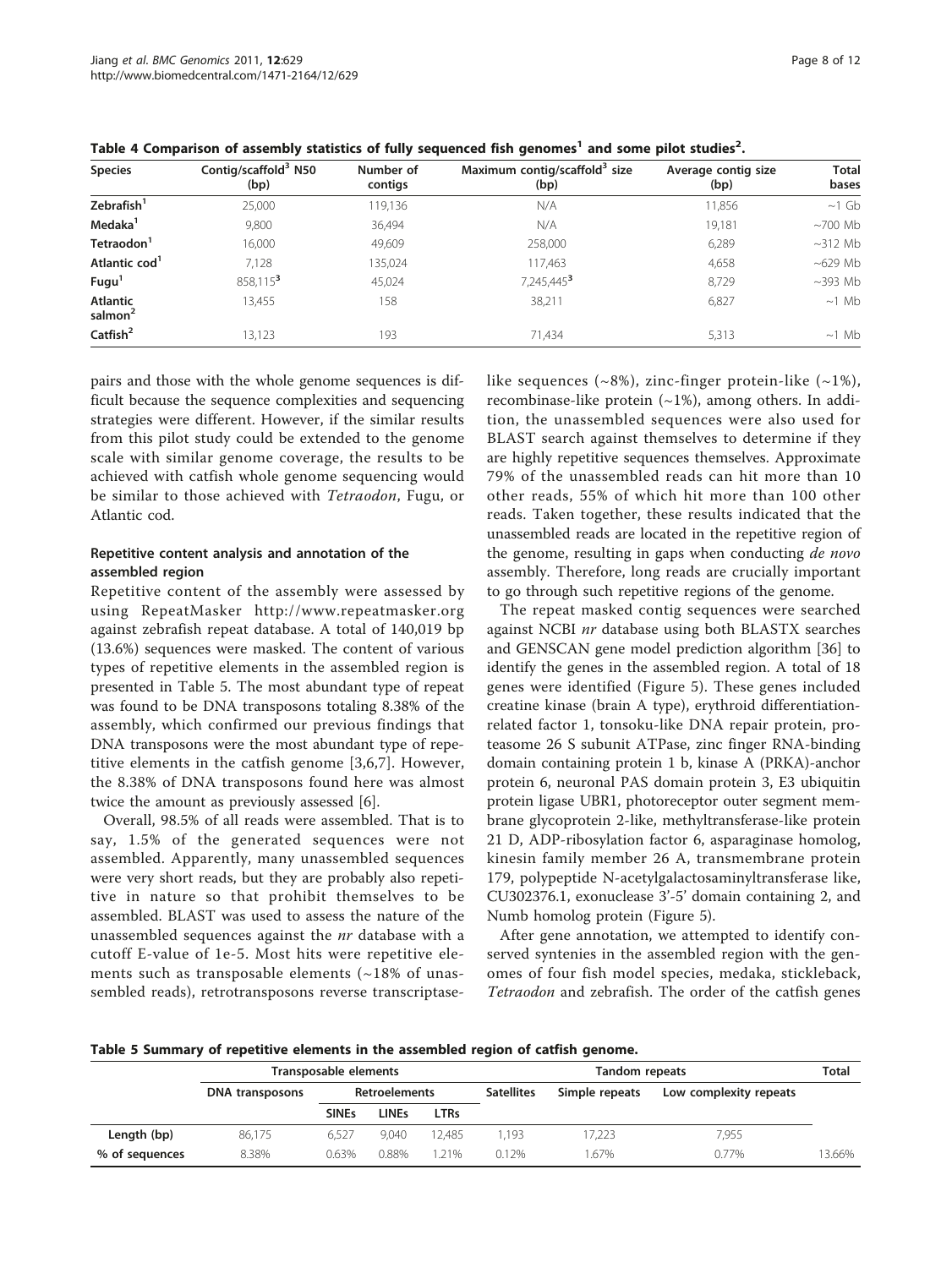<span id="page-8-0"></span>

was oriented by anchoring the scaffolds to the physical map by using BAC end sequences. One syntenic block containing seven genes (designated as J-K-L-M-N-I-H in Figure 5) and a second syntenic block containing four genes (designated as O-P-Q-R in Figure 5) are highly conserved, across most of these fish species (Figure 5). Several other smaller syntenic blocks were also somewhat conserved that contained 2-4 genes (Figure 5). However, the distance spanning these genes is different. All these 18 genes were found in catfish physical map contig of approximately 1 Mb, but these genes were found to be located in a genomic region of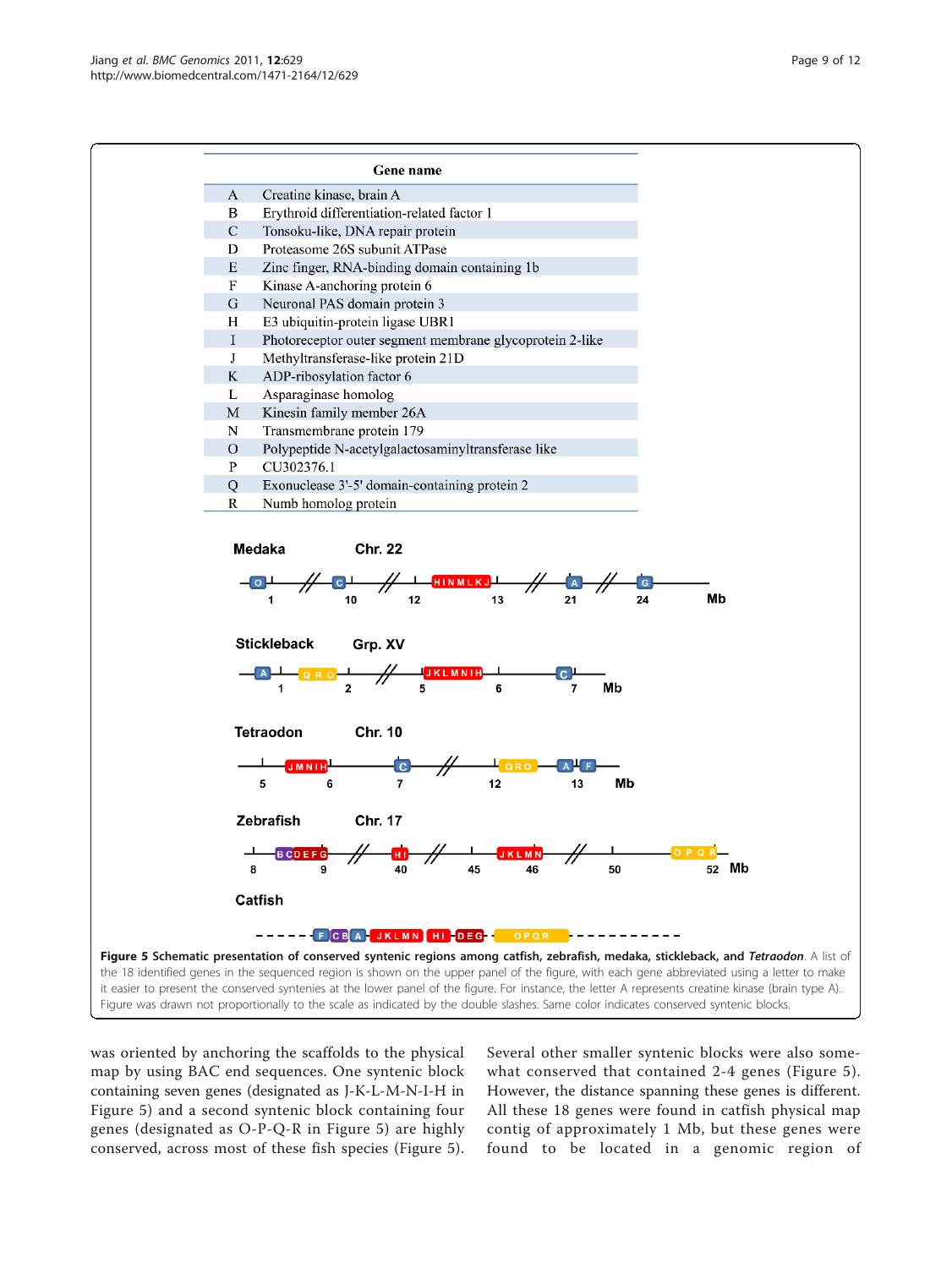approximately 7 Mb in stickleback, 8 Mb in Tetraodon, over 24 Mb in medaka, and 44 Mb in zebrafish. Nonetheless, gene arrangements in the catfish genome are most similar to that in zebrafish, consistent with their phylogenetic relations [[37](#page-11-0)].

## Conclusions

The results of this study demonstrated that for the catfish genome, the hybrid sequencing strategy using both 454 and Illumina is more effective than either alone, especially when sequencing costs were also considered, as demonstrated with the potato genome project [[38](#page-11-0)]. Initially, the effectiveness of sequence assembly was almost linearly correlated with the depth of sequence coverage, but additional sequencing after a certain level  $(18 \times 454$  and 70 X Illumina) provided no additional power for effective sequence assembly. The best assembly software for 454 reads appears to be Newbler as assembly statistics resulted in the lowest number of contigs and highest values for the contig size as well as N50 value. Using the same set of assembly criteria, both ABySS and Velvet appear to be suitable for the assembly of Illumina reads. A two-step strategy, initially using Newbler for 454 reads and Velvet for Illumina reads followed by using MIRA, seemed to provide highly effective sequence assembly. Sequencing of this genomic region allowed identification of 18 protein encoding genes. Their genomic arrangements are highly conserved among catfish, zebrafish, medaka, Tetraodon, and stickleback.

It should be noted that this work dealt with only one million base pair region of the catfish genome. Therefore, while this work provide framework for planning of whole genome sequencing of the catfish genome, extension of technical parameters from this work to whole genome sequencing requires additional work. The combination of 454 and Illumina sequencing may not be effective in dealing with fish whose genomes are polyploidy or contain complex and long repeat structures. Even for the catfish genome, sequence assembly was attenuated with repeats, and therefore, an appropriate level of long reads, e.g., those produced by PacBio sequencing [[35,39](#page-11-0)], to pass through the repeat regions may prove to be very useful.

## Methods

#### DNA preparation and sequencing

Twenty four clones ensuring the coverage of a minimum tiling path of the contig0241 from the CHORI-212 BAC library [\[10](#page-10-0)] were selected for sequencing. The BAC DNA isolation was conducted as previously described [\[3](#page-10-0)], with modifications. Briefly, BAC clones were transferred from 384-well plates to a 96-well culture block, which contained 1.5 ml of 2X YT medium with 12.5 μg/ml

chloramphenicol and grown at 37°C overnight with shaking at 300 rpm. The block was centrifuged at 2000  $\times g$ for 10 min in an Eppendorf 5804R bench top centrifuge to collect bacteria. The culture supernatant was decanted and the block was inverted and tapped gently on paper towels to remove remaining liquid. BAC DNA was isolated using the Perfectprep™ BAC 96 kit (Eppendorf North America, Westbury, NY) according to the manufacturer's specifications. An equal amount of 1 μg DNA per BAC clone was pooled, followed by purification with phenol/chloroform. This DNA was used for 454 and Illumina sequencing in the Genomic Services Lab at HudsonAlpha Institute for Biotechnology (Huntsville, AL).

#### Assembly strategy

All raw 454 reads and Illumina reads were trimmed of BAC vector sequences and low quality reads were filtered before assembly. CLC Genomics Workbench was used to trim raw sequences with quality score limit of 0.01 (Q20). Illumina 72-bp paired-end reads and 454 reads shorter than 15 bp were discarded. Assembly of 454 reads alone was performed by Newbler v. 2.6, Velvet v. 1.0.01, MIRA v. 3.0.0 and CLC Genomics Work bench v. 4.0.0 (CLC Bio, Cambridge, MA). Newbler with seed length from 10 to 16, and Velvet with K-value from 25 to 95 were tested. For Illumina data, assembly of Illumina reads alone was performed by Velvet, ABySSv.1.2.1 and CLC Genomics Workbench. Velvet with K-value from 21 to 61, and ABySS with K-value from 30 to 64 were tested. The hybrid assembly with both 454 and Illumina data included three major steps: First, 454 reads alone was pre-assembled by Newbler with seed length 16, minimum overlap length 40 and minimum overlap identity 95%; second, Illumina reads were pre-assembled alone using Velvet with K-value 29. Although Velvet is able to generate scaffolded contigs, this function was turned off in this step to prevent influence of scaffolded contigs on the subsequent hybrid assembly step; third, pre-assembled 454 and Illumina contigs along with singeltons were assembled using MIRA, with minimum overlap 40.

## Comparison of assembly of paired-end reads and singleend reads

In order to compare the effects of both paired-end and single-end reads on *de novo* assembly, the Illumina paired-end sequencing data set was assembled using ABySS with a K-value 60. The same paired-end reads data set was treated as single-end reads for the comparison, by neglecting the paired-end information.

#### Gene prediction and comparative analysis

Repetitive elements were masked using RepeatMasker against zebrafish repeat database. Repeat masked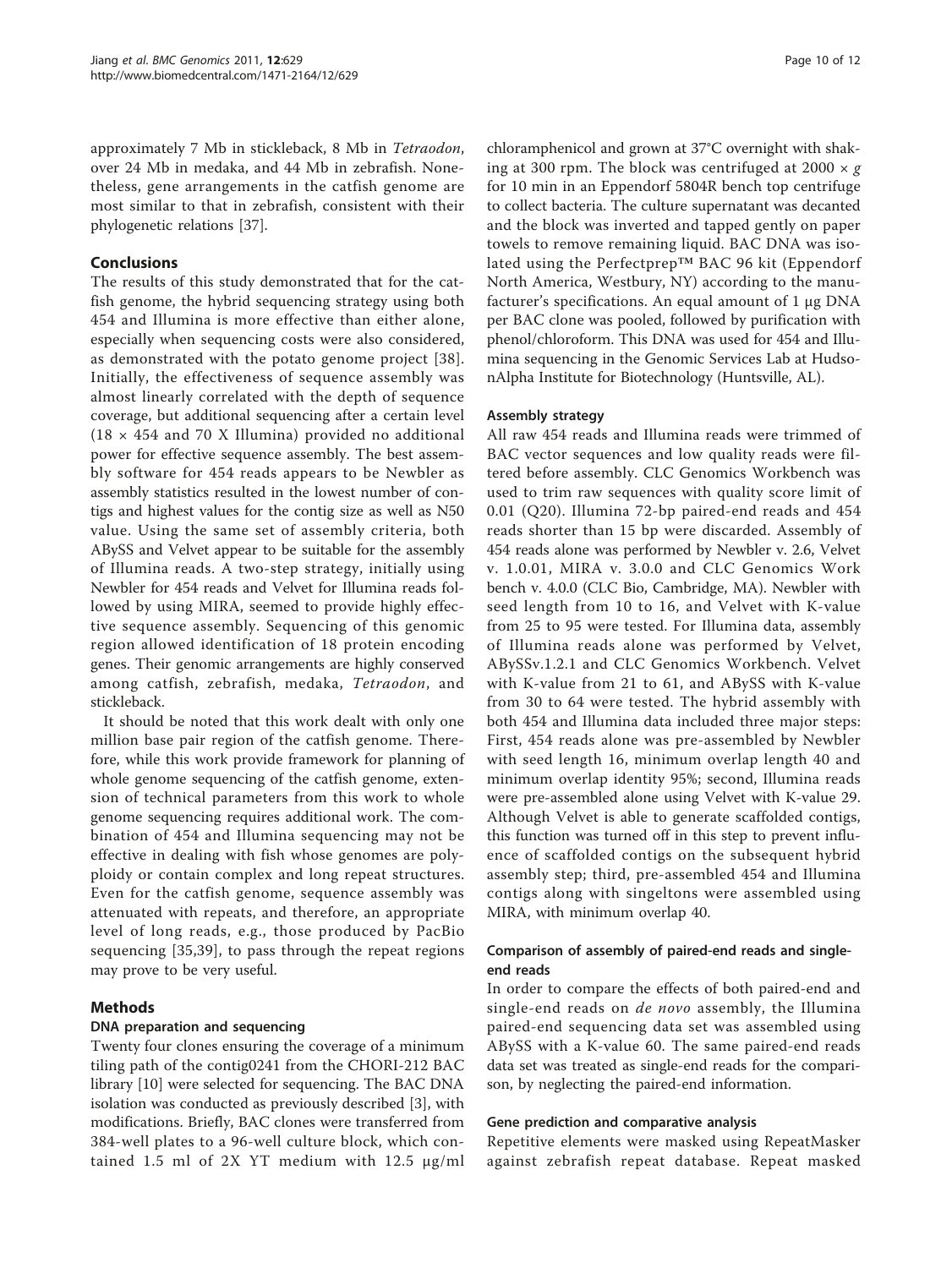<span id="page-10-0"></span>sequences were used for gene and syntenic identification by using both gene prediction algorithms and sequence similarity searches. GENSCAN gene model prediction algorithm was used to predict introns and exons. The resulting predictions were searched against NCBI nr database by using BLASTX with an E-value cutoff of 1e-10. The identified gene sequences were used for TBLASTX search against medaka, stickleback, Tetraodon and zebrafish peptide database with an E-value cutoff of 1e-10. The chromosomal positions of the homologous genes were identified from Ensembl database.

#### Acknowledgements

This project was supported by Agriculture and Food Research InitiativeCompetitive Grant no. 2010-65205-20356, and Grant no. 2009-35205- 05101 from the USDA National Instituteof Food and Agriculture.

#### Author details

<sup>1</sup>The Fish Molecular Genetics and Biotechnology Laboratory, Department of Fisheries and Allied Aquacultures, Program of Cell and Molecular Biosciences, Aquatic Genomics Unit, 203 Swingle Hall, Auburn University, Auburn, AL 36849, USA. <sup>2</sup>Department of Psychiatry and Neurobiology Science, University of Virginia, 1670 Discovery Dr. Suite 110, Charlottesville, VA 22911, USA.

#### Authors' contributions

YJ conducted the major part of the project including preparation of samples for sequencing, sequence analysis, assembly, and manuscript preparation. JL shared data analysis duties with YJ. EP assisted in data analysis. HK modified the manuscript. SL, SW and FS assisted in data analysis. ZL supervised the project and finalized manuscript. All authors have read and approved the final manuscript.

#### Received: 30 June 2011 Accepted: 22 December 2011 Published: 22 December 2011

#### References

- Bengten E, Clem LW, Miller NW, Warr GW, Wilson M: [Channel catfish](http://www.ncbi.nlm.nih.gov/pubmed/16153707?dopt=Abstract) [immunoglobulins: repertoire and expression.](http://www.ncbi.nlm.nih.gov/pubmed/16153707?dopt=Abstract) Dev Comp Immunol 2006, 30(1-2):77-92.
- 2. Wang S, Peatman E, Abernathy J, Waldbieser G, Lindquist E, Richardson P, Lucas S, Wang M, Li P, Thimmapuram J, Liu L, Vullaganti D, Kucuktas H, Murdock C, Small BC, Wilson M, Liu H, Jiang Y, Lee Y, Chen F, Lu J, Wang W, Xu P, Somridhivej B, Baoprasertkul P, Quilang J, Sha Z, Bao B, Wang Y, Wang Q, et al: [Assembly of 500,000 inter-specific catfish](http://www.ncbi.nlm.nih.gov/pubmed/20096101?dopt=Abstract) [expressed sequence tags and large scale gene-associated marker](http://www.ncbi.nlm.nih.gov/pubmed/20096101?dopt=Abstract) [development for whole genome association studies.](http://www.ncbi.nlm.nih.gov/pubmed/20096101?dopt=Abstract) Genome Biol 2010, 11(1):R8.
- 3. Xu P, Wang S, Liu L, Peatman E, Somridhivej B, Thimmapuram J, Gong G, Liu Z: [Channel catfish BAC-end sequences for marker development and](http://www.ncbi.nlm.nih.gov/pubmed/16879340?dopt=Abstract) [assessment of syntenic conservation with other fish species.](http://www.ncbi.nlm.nih.gov/pubmed/16879340?dopt=Abstract) Anim Genet 2006, 37(4):321-326.
- 4. Liu Z, Li P, Dunham R: [Characterization of an A/T-rich family of](http://www.ncbi.nlm.nih.gov/pubmed/9701618?dopt=Abstract) [sequences from the channel catfish \(](http://www.ncbi.nlm.nih.gov/pubmed/9701618?dopt=Abstract)Ictalurus punctatus). Mol Mar Biol Biotechnol 1998, 7:232-9.
- Kim S, Karsi A, Dunham R, Liu Z: [The skeletal muscle alpha-actin gene of](http://www.ncbi.nlm.nih.gov/pubmed/10903449?dopt=Abstract) channel catfish (Ictalurus punctatus[\) and its association with piscine](http://www.ncbi.nlm.nih.gov/pubmed/10903449?dopt=Abstract) [specific SINE elements.](http://www.ncbi.nlm.nih.gov/pubmed/10903449?dopt=Abstract) Gene 2000, 252:173-181.
- Nandi S, Peatman E, Xu P, Wang S, Li P, Liu Z: [Repeat structure of the](http://www.ncbi.nlm.nih.gov/pubmed/17091335?dopt=Abstract) [catfish genome: a genomic and transcriptomic assessment of Tc1-like](http://www.ncbi.nlm.nih.gov/pubmed/17091335?dopt=Abstract) [transposon elements in channel catfish \(](http://www.ncbi.nlm.nih.gov/pubmed/17091335?dopt=Abstract)Ictalurus punctatus). Genetica 2007, 131(1):81-90.
- Liu H, Jiang Y, Wang S, Ninwichian P, Somridhivej B, Xu P, Abernathy J, Kucuktas H, Liu Z: [Comparative analysis of catfish BAC end sequences](http://www.ncbi.nlm.nih.gov/pubmed/20003258?dopt=Abstract) [with the zebrafish genome.](http://www.ncbi.nlm.nih.gov/pubmed/20003258?dopt=Abstract) BMC genomics 2009, 10:592.
- 8. Liu Z: Development of genomic resources in support of sequencing. assembly, and annotation of the catfish genome. Comp Biochem Physiol, Part D, Genomics and Proteomics 2011, 6:11-17.
- 9. Quiniou SM, Katagiri T, Miller NW, Wilson M, Wolters WR, Waldbieser GC: [Construction and characterization of a BAC library from a gynogenetic](http://www.ncbi.nlm.nih.gov/pubmed/14604514?dopt=Abstract) channel catfish [Ictalurus punctatus](http://www.ncbi.nlm.nih.gov/pubmed/14604514?dopt=Abstract). Genet Sel Evol 2003, 35(6):673-683.
- 10. Wang S, Xu P, Thorsen J, Zhu B, de Jong PJ, Waldbieser G, Kucuktas H, Liu Z: Characterization of a BAC library from channel catfish Ictalurus punctatus: indications of high levels of chromosomal reshuffling among teleost genomes. Mar Biotechnol (New York, NY) 2007, 9(6):701-711.
- 11. Quiniou SM, Waldbieser GC, Duke MV: [A first generation BAC-based](http://www.ncbi.nlm.nih.gov/pubmed/17284319?dopt=Abstract) [physical map of the channel catfish genome.](http://www.ncbi.nlm.nih.gov/pubmed/17284319?dopt=Abstract) BMC genomics 2007, 8:40.
- 12. Xu P, Wang S, Liu L, Thorsen J, Kucuktas H, Liu Z: [A BAC-based physical](http://www.ncbi.nlm.nih.gov/pubmed/17582737?dopt=Abstract) [map of the channel catfish genome.](http://www.ncbi.nlm.nih.gov/pubmed/17582737?dopt=Abstract) Genomics 2007, 90(3):380-388.
- 13. Waldbieser GC, Bosworth BG, Nonneman DJ, Wolters WR: [A microsatellite](http://www.ncbi.nlm.nih.gov/pubmed/11404336?dopt=Abstract)[based genetic linkage map for channel catfish,](http://www.ncbi.nlm.nih.gov/pubmed/11404336?dopt=Abstract) Ictalurus punctatus. Genetics 2001, 158(2):727-734.
- 14. Liu Z, Karsi A, Li P, Cao D, Dunham R: [An AFLP-based genetic linkage map](http://www.ncbi.nlm.nih.gov/pubmed/14573480?dopt=Abstract) of channel catfish (Ictalurus punctatus[\) constructed by using an](http://www.ncbi.nlm.nih.gov/pubmed/14573480?dopt=Abstract) [interspecific hybrid resource family.](http://www.ncbi.nlm.nih.gov/pubmed/14573480?dopt=Abstract) Genetics 2003, 165(2):687-694.
- 15. Kucuktas H, Wang S, Li P, He C, Xu P, Sha Z, Liu H, Jiang Y, Baoprasertkul P, Somridhivej B, Wang Y, Abernathy J, Guo X, Liu L, Muir W, Liu Z: Construction of genetic linkage maps and comparative genome analysis of catfish using gene- associated markers. Genetics 2007, 181(4):1649-1660.
- 16. Li P, Peatman E, Wang S, Feng J, He C, Baoprasertkul P, Xu P, Kucuktas H, Nandi S, Somridhivej B, Serapion J, Simmons M, Turan C, Liu L, Muir W, Dunham R, Brady Y, Grizzle J, Liu Z: [Towards the ictalurid catfish](http://www.ncbi.nlm.nih.gov/pubmed/17577415?dopt=Abstract) [transcriptome: generation and analysis of 31,215 catfish ESTs.](http://www.ncbi.nlm.nih.gov/pubmed/17577415?dopt=Abstract) BMC Genomics 2007, 8:177.
- 17. Chen F, Lee Y, Jiang Y, Wang S, Peatman E, Abernathy J, Liu H, Liu S, Kucuktas H, Ke C, Liu Z: [Identification and characterization of full-length](http://www.ncbi.nlm.nih.gov/pubmed/20634964?dopt=Abstract) [cDNAs in channel catfish \(](http://www.ncbi.nlm.nih.gov/pubmed/20634964?dopt=Abstract)Ictalurus punctatus) and blue catfish (Ictalurus [furcatus](http://www.ncbi.nlm.nih.gov/pubmed/20634964?dopt=Abstract)). PLoS One 2010, 5(7):e11546.
- 18. Liu S, Zhou Z, Lu J, Sun F, Wang S, Liu H, Jiang Y, Kucuktas H, Kaltenboeck L, Peatman E, Liu Z: [Generation of genome-scale gene](http://www.ncbi.nlm.nih.gov/pubmed/21255432?dopt=Abstract)[associated SNPs in catfish for the construction of a high-density SNP](http://www.ncbi.nlm.nih.gov/pubmed/21255432?dopt=Abstract) [array.](http://www.ncbi.nlm.nih.gov/pubmed/21255432?dopt=Abstract) BMC Genomics 2011, 12:53.
- 19. Meyer A, Van de Peer Y: [From 2R to 3R: evidence for a fish-specific](http://www.ncbi.nlm.nih.gov/pubmed/16108068?dopt=Abstract) [genome duplication \(FSGD\).](http://www.ncbi.nlm.nih.gov/pubmed/16108068?dopt=Abstract) Bioessays 2005, 27(9):937-945.
- 20. Quinn NL, Levenkova N, Chow W, Bouffard P, Boroevich KA, Knight JR, Jarvie TP, Lubieniecki KP, Desany BA, Koop BF, Harkins TT, Davidson WS: [Assessing the feasibility of GS FLX Pyrosequencing for sequencing the](http://www.ncbi.nlm.nih.gov/pubmed/18755037?dopt=Abstract) [Atlantic salmon genome.](http://www.ncbi.nlm.nih.gov/pubmed/18755037?dopt=Abstract) BMC Genomics 2008, 9:404.
- 21. Kuhl H, Tine M, Beck A, Timmermann B, Kodira C, Reinhardt R: [Directed](http://www.ncbi.nlm.nih.gov/pubmed/21693181?dopt=Abstract) [sequencing and annotation of three Dicentrarchus labrax L.](http://www.ncbi.nlm.nih.gov/pubmed/21693181?dopt=Abstract) [chromosomes by applying Sanger- and pyrosequencing technologies on](http://www.ncbi.nlm.nih.gov/pubmed/21693181?dopt=Abstract) [pooled DNA of comparatively mapped BAC clones.](http://www.ncbi.nlm.nih.gov/pubmed/21693181?dopt=Abstract) Genomics 2011, 98(3):202-212.
- 22. Margulies M, Egholm M, Altman WE, Attiya S, Bader JS, Bemben LA, Berka J, Braverman MS, Chen YJ, Chen Z, Dewell SB, Du L, Fierro JM, Gomes XV, Godwin BC, He W, Helgesen S, Ho CH, Irzyk GP, Jando SC, Alenquer MLI, Jarvie TP, Jirage KB, Kim JB, Knight JR, Lanza JR, Leamon JH, Lefkowitz SM, Lei M, Li J, et al: [Genome sequencing in microfabricated high-density](http://www.ncbi.nlm.nih.gov/pubmed/16056220?dopt=Abstract) [picolitre reactors.](http://www.ncbi.nlm.nih.gov/pubmed/16056220?dopt=Abstract) Nature 2005, 437(7057):376-380.
- 23. Chevreux B, Wetter T, Suhai S: Genome Sequence Assembly Using Trace Signals and Additional Sequence Information. Computer Science and Biology: Proceedings of the German Conference on Bioinformatics (GCB) 1999, 45-56.
- 24. Zerbino DR, Birney E: [Velvet: algorithms for](http://www.ncbi.nlm.nih.gov/pubmed/18349386?dopt=Abstract) de novo short read assembly [using de Bruijn graphs.](http://www.ncbi.nlm.nih.gov/pubmed/18349386?dopt=Abstract) Genome Res 2008, 18(5):821-829.
- 25. Simpson JT, Wong K, Jackman SD, Schein JE, Jones SJ, Birol I: [ABySS: a](http://www.ncbi.nlm.nih.gov/pubmed/19251739?dopt=Abstract) [parallel assembler for short read sequence data.](http://www.ncbi.nlm.nih.gov/pubmed/19251739?dopt=Abstract) Genome Res 2009, 19(6):1117-1123.
- 26. Miller JR, Koren S, Sutton G: [Assembly algorithms for next-generation](http://www.ncbi.nlm.nih.gov/pubmed/20211242?dopt=Abstract) [sequencing data.](http://www.ncbi.nlm.nih.gov/pubmed/20211242?dopt=Abstract) Genomics 2010, 95(6):315-327.
- 27. Altschul SF, Gish W, Miller W, Myers EW, Lipman DJ: [Basic local alignment](http://www.ncbi.nlm.nih.gov/pubmed/2231712?dopt=Abstract) [search tool.](http://www.ncbi.nlm.nih.gov/pubmed/2231712?dopt=Abstract) J Mol Biol 1990, 215(3):403-10.
- 28. Lu J, Peatman E, Yang Q, Wang S, Hu Z, Reecy J, Kucuktas H, Liu Z: The catfish genome database cBARBEL: an informatic platform for genome